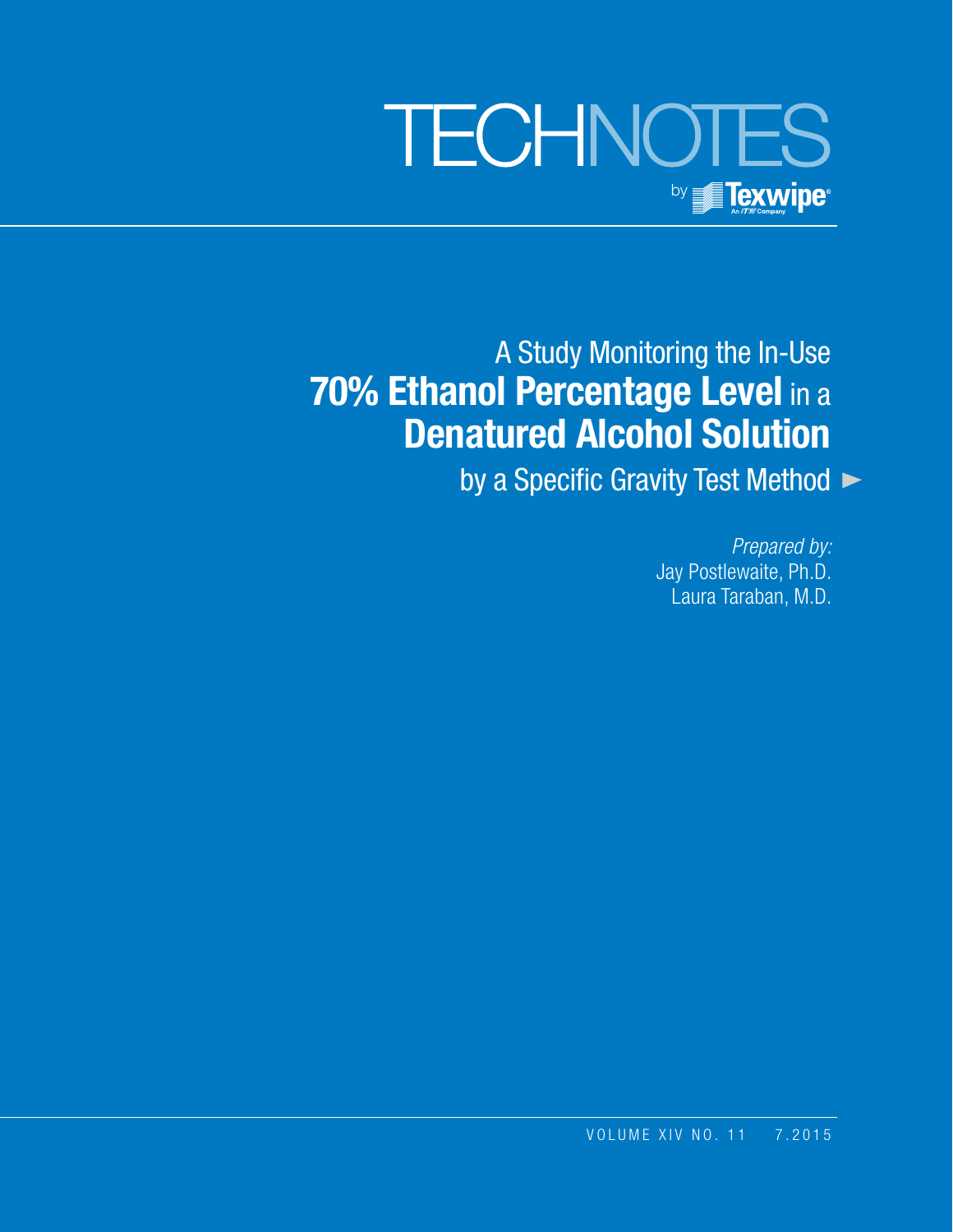## A Study Monitoring the In-Use **70% Ethanol Percentage Level in a Denatured Alcohol Solution**

by a Specific Gravity Test Method



#### **Introduction**

Texwipe's Denatured Alcohol solution is a blend of USP-grade Ethanol, USP-grade Isopropanol (isopropyl alcohol, IPA) and USP-grade purified water. This solution is submicron filtered, filled into cleaned containers, and double-bagged. Texwipe offers several gamma-irradiated products containing 70% Denatured Ethanol solution. All products are lot coded with an expiration date for easy recordkeeping. Bottles come fully-assembled and ready for use. The adjustable spray head offers stream delivery or coarse spray.

70% Denatured Ethanol solutions are intended to be used for cleaning and residue removal:

- Cleaning general surfaces
- Pre-cleaning before disinfectant application
- Removing residues after disinfectant application
- Cleaning gloved hands
- Wiping down items for pass through to controlled environments

Bottles of Denatured Ethanol solution are sometimes used over several days. It is important to know if the concentration of the Ethanol in solution is varying as it is used.

The U.S. Pharmacopeial Convention (USP) contains a denatured ethanol monograph, Rubbing Alcohol. The denaturing chemicals used in this monograph are acetone, methyl isobutyl ketone, and sucrose octaacetate or denatonium benzoate. These chemicals are added to make the ethanol unsuitable to drink by making the ethanol poisonous or unpalatable; otherwise, the alcohol beverage tax is applied and must be paid. Formulation 23-H denatured alcohol with added sucrose octaacetate and denatonium benzoate would leave significant residue on surfaces and the acetone and methyl isobutyl ketone may also chemically attack, e.g., haze, soften or dissolve, common plastics, e.g., Plexiglas<sup>®</sup>, found in cleanrooms.

Because of the residue and chemical issue, USP-grade IPA was chosen as the denaturant for the USP-grade ethanol to make a denatured ethanol solution. Water is added to this solution at a level to make a 70% volume ethanol in an IPA and water solution. The denatured alcohol portion of the formulation follows Formula No. 3-C from 27 CFR 21.37 (a) of Subpart D - Specially Denatured Spirits Formulas and Authorized Uses. These components are available in USP-grade, do not leave residues that other denaturing formulations could, and are chemically innocuous toward plastic surfaces.

#### **Purpose**

Since Texwipe's Sterile 70% Ethanol in Denatured Alcohol products are offered meeting the USP Rubbing Alcohol Monograph volume percent ethanol (68.5% to 71.5%), it is important to document the ethanol concentration stability as a function of time. A study was implemented to monitor the ethanol concentration over 28 days after the bottle was opened to simulate in-use conditions. A recommended in-use shelf-life is intended to provide assurance of the appropriate quality of 70% Denatured Ethanol throughout its use by demonstrating compliance with USP's Monograph for Rubbing Alcohol volume percent ethanol.

#### *Experimental*

Three 16-oz bottles of Texwipe's Sterile 70% Denatured Ethanol TX3267 and three 32-oz bottles of 70% Denatured Ethanol TX3265 were set aside for the study and were kept under laboratory conditions, room temperature (20°C/68˚F) and pressure (one atmosphere). The specific gravity was measured using a Mettler-Toledo International, Inc. (Columbus, OH) Densito 30PX on the first, seventh, fourteenth and twenty eighth days after opening the bottle. The meter displayed the specific gravity at 25°C/25°C conditions. As part of the study, each sample bottle was sprayed six or seven times each day over the course of the study. The specific gravity for each bottle was measured twice on the indicated test days.

Þ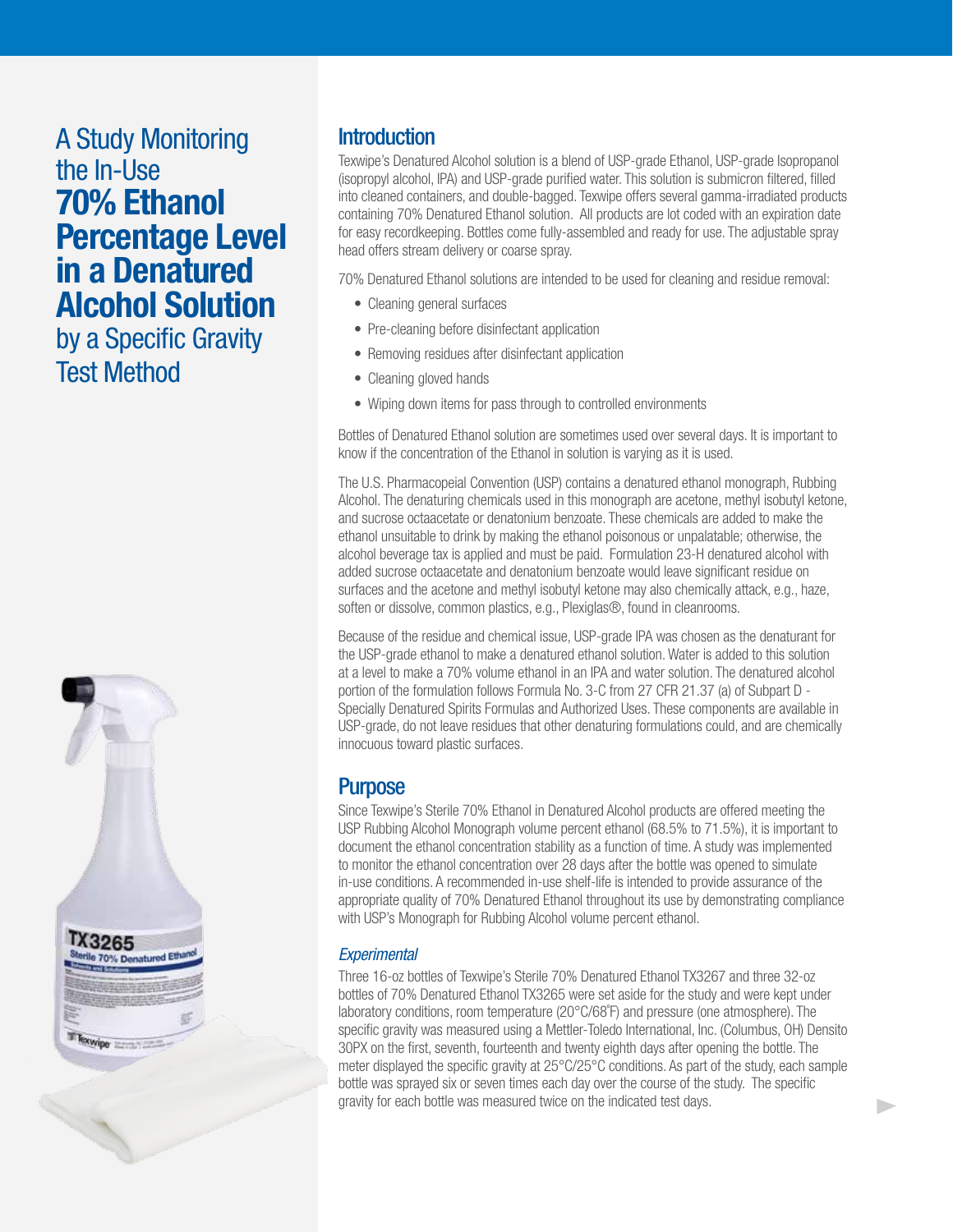## **Results**

Specific gravity is a unitless number which is the ratio of the density of the substance and the density of water. Since density and the specific gravity are affected by temperature, the conditions at which the densities were measured are specified. The typical format is in the style of a fraction, e.g., 25°C/25°C. The left value references the temperature for the substance, and the right value references the temperature for the water.

Specific gravity is commonly used to determine the concentration of substances in solutions. The concentration of the ethanol in the ethanol – isopropanol – water solution was determined by locating the measured specific gravity in a table and referencing the percent volume (% Volume) in the denatured ethanol solution with that specific gravity. The specific gravity and its corresponding percent volume denatured ethanol used for this study are compiled in Table 1.

The periodic specific gravity (25°C/25°C) test results for the study are compiled into Table 2. The specific gravity for each bottle was measured twice on each test day. In Table 2, the first measurement result of the specific gravity is indicated with an "R1" in the Sample Number and Measurement column. The second result is indicated with an "R2." The % volume result is determined through the use of the specific gravity – percent volume data found in Table 1.

#### *Discussion*

The two specific gravity values measured for a specific bottle and day are repeatable. The values were identical. For each bottle, the specific gravity did not change from the first day (Day 1) to the last day (Day 28) of the study. The overall specific gravity values complied with the range (68.5% to 71.5%) found in the USP Rubbing Alcohol Monograph<sup>2</sup>.

Table 2. *Specific Gravity (25°C/25°C) Experimental Results for Six 70% Denatured Ethanol Bottles Measured on Four Test Days Ranging from One to Twenty-eight Day with Its Corresponding Percent Volume Ethanol*

Sample Number and Measurement  $\vert$  Day 1 Day 1 Day 7 Day 14 Day 14 Day 28 Specific Specific | % Volume | Specific<br>| aravity | % Volume | Gravity % Volume Specific % Volume Specific % Volume Bottle 1 R1 0.877 69.3 0.877 69.3 0.877 69.3 0.877 69.3 Bottle 1 R2 | 0.877 | 69.3 | 0.877 | 69.3 | 0.877 | 69.3 Bottle 2 R1 0.877 69.3 0.877 69.3 0.877 69.3 0.877 69.3 Bottle 2 R2 0.877 69.3 0.877 69.3 0.877 69.3 0.877 69.3 Bottle 3 R1 | 0.878 | 68.9 | 0.878 | 68.9 | 0.878 | 68.9 | 0.878 | 68.9 Bottle 3 R2 | 0.878 | 68.9 | 0.878 | 68.9 | 0.878 | 68.9 | 0.878 | 68.9 Bottle 4 R1 | 0.878 | 68.9 | 0.878 | 68.9 | 68.9 | 0.878 | 68.9 Bottle 4 R2 | 0.878 | 68.9 | 0.878 | 68.9 | 68.9 | 0.878 | 68.9 Bottle 5 R1 | 0.878 | 68.9 | 0.878 | 68.9 | 0.878 | 68.9 | 0.878 | 68.9 Bottle 5 R2 | 0.878 | 68.9 | 0.878 | 68.9 | 0.878 | 68.9 | 0.878 | 68.9 Bottle 6 R1 0.877 69.3 0.877 69.3 0.877 69.3 0.877 69.3 Bottle 6 R2 0.877 69.3 0.877 69.3 0.877 69.3 0.877 69.3

Þ

## **Conclusion**

The study showed that the specific gravity and the corresponding % volume ethanol did not change for six bottles measured over 28 days under in-use conditions (repetitive sprays each day of the study duration). The percent volume values complied with the range found in USP's Monograph for Rubbing Alcohol.

**Texwipe's 70% Denatured Ethanol solutions may be used for at least 28 days without concern for the percent ethanol concentration changing.**

Table 1. *Specific gravity (25°C/25°C) of Ethanol – Isopropanol – Water Mixtures in the Range for Ethyl Alcohol Concentrations Acceptable to the USP Rubbing Alcohol Monograph (68 to 72 Volume Percent)<sup>1</sup>* 

| % Volume Ethanol | <b>Specific gravity</b><br>$(25^{\circ}C/25^{\circ}C)$ |  |
|------------------|--------------------------------------------------------|--|
| 68               | 0.8803                                                 |  |
| 68.5             | 0.8790                                                 |  |
| 69               | 0.8778                                                 |  |
| 69.5             | 0.8765                                                 |  |
| 70               | 0.8752                                                 |  |
| 70.5             | 0.8739                                                 |  |
| 71               | 0.8726                                                 |  |
| 71.5             | 0.8713                                                 |  |
| 72               | 0.8700                                                 |  |